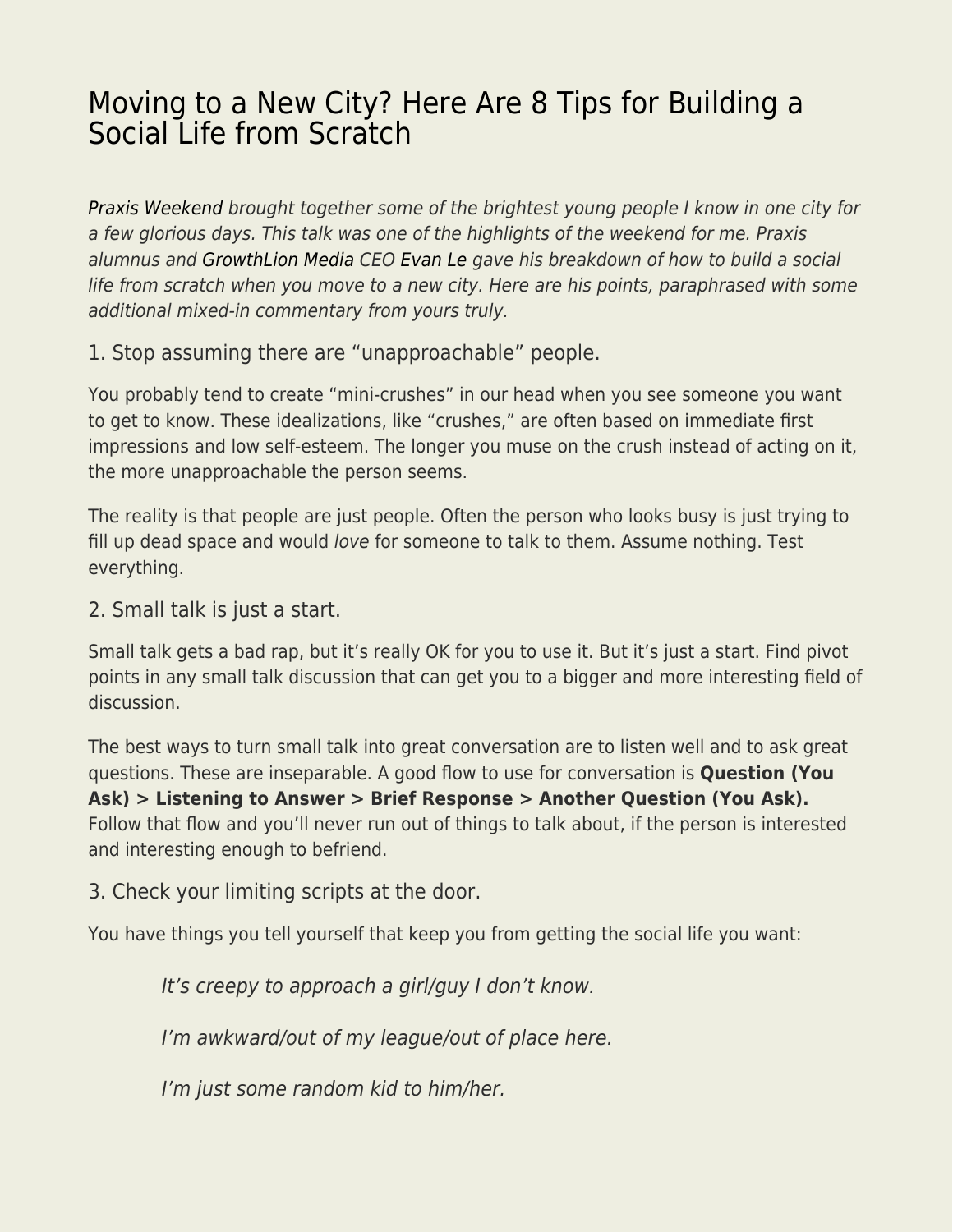My time is too valuable to engage with this person.

They already have friends – they don't need another one.

Here's the thing: if you label yourself with these, you are automatically labelling others – as "better than you," "cold," "unavailable," "judgmental," etc. Those labels are based on zero information. For that reason, you must put your self-conceptions and limiting scripts in their place.

## 4. Always be giving.

This one is a no-brainer. To get friends, you need to be a friend. To be a good friend, learn how to give well. Get to know what the people around you like and need. Then rise to meet those needs.

Make introductions for people who should know each other. Give good advice and recommendations as you come to know life and your city more. Offer your help to people who need to move furniture, bring cookies to your next-door neighbor, bring donuts to church. Do whatever you can to become a giver and become known as a giver. That generosity will come back around to you in good ways.

## 5. Make it easy.

Maybe one of the reasons you don't get a lot of social interaction is that everyone else has the same social fears you do. Someone has to be the first to break the ice. If you really want to have a thriving social network, that person has to be you.

Be the first person to ask a question or open a conversation. Be the person who sets strangers at ease. Be the one to create social events. Be the person who invites other people out. People will be grateful to you for having the courage to make things happen socially.

## 6. No one gives a  $s\%^{\wedge}$ &.

People are not silently judging you at all times. There is not some high gated wall you have to scale to have a social life, or some club to which you must be invited. Only a few scattered meanies will be mad at you for starting up a conversation with them. So get out of your own head. People care about meaningful, positive, and valuable interactions, and little else really matters beside that.

If you really want to get a lot out of an interaction with a stranger (or even a long-time friend), you should be focusing so much on the other person that you aren't even conscious of yourself. Ironically, that selflessness will give you much more selfish enjoyment in the